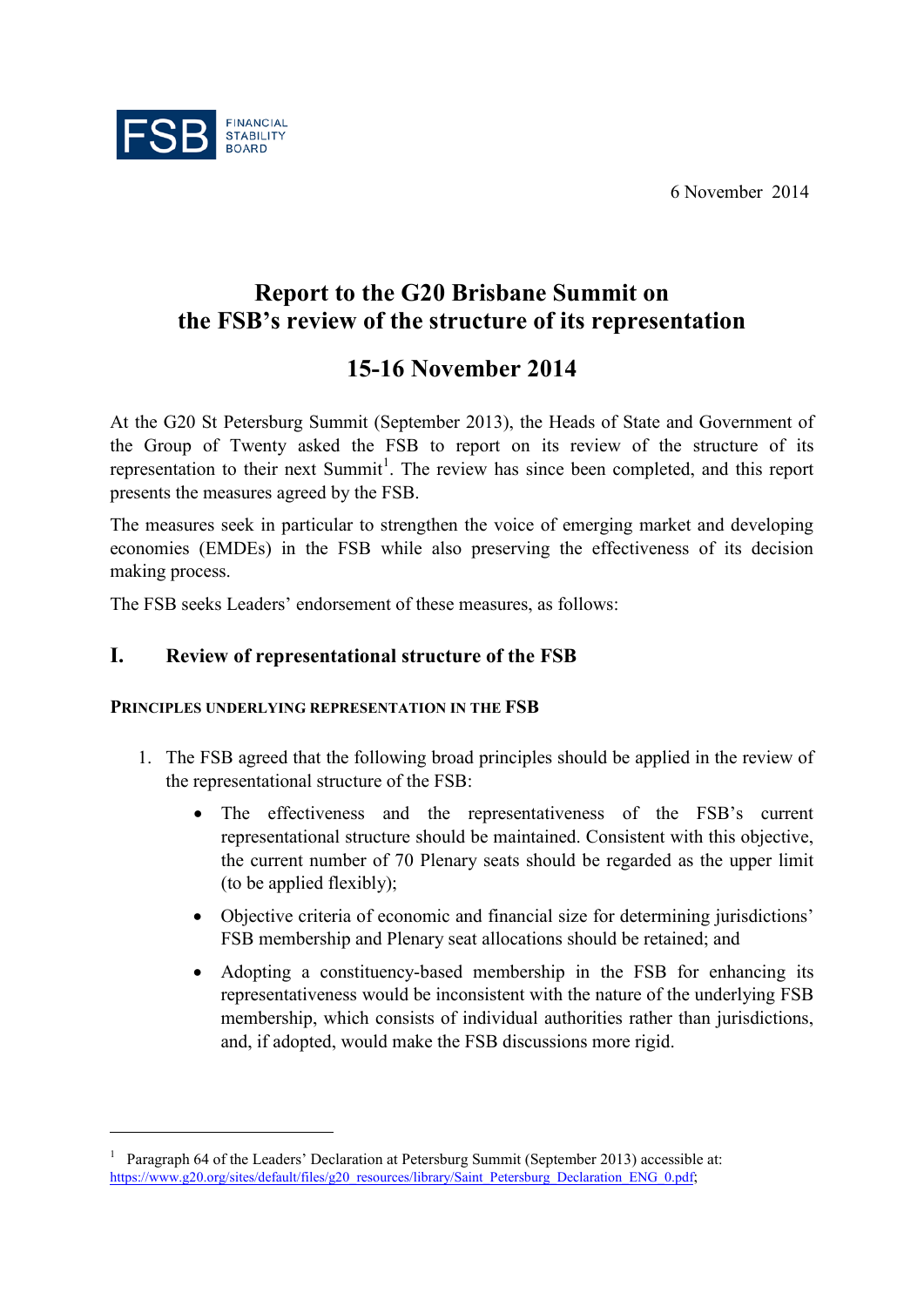### **ENHANCING REPRESENTATION OF EMDES IN PLENARY MEETINGS**

2. The FSB agreed to allocate to the five EMDE jurisdictions that currently have a single seat each in the Plenary - Argentina, Indonesia, Saudi Arabia, South Africa and Turkey - a second Plenary seat each. In order, to keep the size of the Plenary at the current level of 70 seats, the five international organisations that currently have two Plenary seats each - BCBS, IAIS, IOSCO, the IMF and the World Bank - have agreed that their allocation be reduced to one Plenary seat each, with their second attendee being an observer.

### **STRENGTHENING AND BROADENING ENGAGEMENT IN THE WORK OF THE FSB'S COMMITTEES AND WORKING GROUPS**

- 3. To strengthen and broaden engagement in the work of the FSB and to widen the pool of expertise available, including that of EMDE jurisdictions and securities market regulators, the FSB will make greater use of the existing flexibility in the FSB's Charter to enable non-Member authorities (either from or beyond the Member jurisdictions) to be involved in the work of the FSB's Committees and working groups, either through membership of these bodies or attendance at individual meetings.
- 4. FSB Member authorities may, therefore, propose that:

<u>.</u>

- a representative of a non-Member authority from the Member's jurisdiction replace them on a Standing Committee or working group, either on a permanent basis or for a particular meeting where the responsibilities and expertise of that non-Member authority is of particular relevance; or
- a non-Member authority (either from or beyond the Member jurisdictions) could be invited to join any Standing Committee or a working group as a member (bearing in mind that the need to preserve the effectiveness of Standing Committees means that the space for such additional members will be very limited, and that all memberships of Committees and working groups are necessarily time-limited and subject to regular review<sup>[2](#page-1-0)</sup>).
- 5. In addition, the FSB Chair and the chairs of Standing Committees and working groups should use their discretion to invite representatives of non-Member authorities (either from or beyond the Member jurisdictions) as well as of international organisations on an *ad hoc* basis to attend individual meetings of the Committees or Working Groups, where the agenda for a particular meeting would make their specific expertise useful, subject to the capacity constraints in order to keep meetings effective. The Plenary would be informed of invitees to Committees. In the case of invitees from Member

<span id="page-1-0"></span><sup>&</sup>lt;sup>2</sup> Any decisions on changes in membership will be made by the Plenary in the case of Standing Committees, and by the constitutive body in the case of working groups.